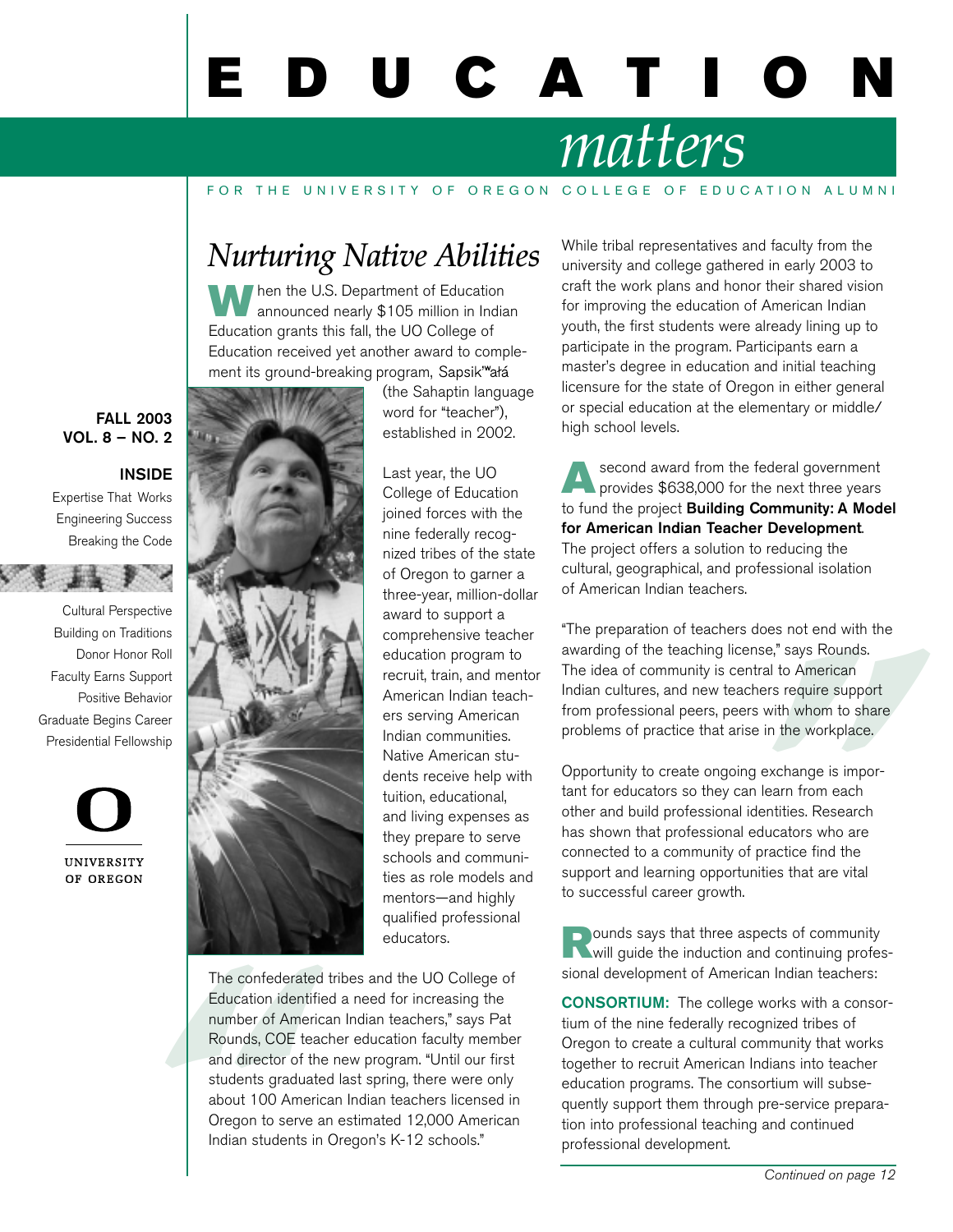

*"The state is indeed fortunate to have access to expertise that rolls up its sleeves and goes to work every day."*

Marty Kaufman



*FOR 35 YEARS, THE UNIVERSITY OF OREGON has been a member of the Association of American Universities (AAU), the elite top two percent of all higher education institutions. The College of Education is no less distinctive, as evidenced by our high national rankings. Yet the true value of the UO College of Education might best be measured in the very tangible resource of an accessible expertise.*

*The college attracts an extraordinary faculty whose expertise helps school, community, and state agencies improve student learning and system performance. COE faculty provides cutting-edge research knowledge and affordable technical assistance to use that knowledge in implementing scientifically based practices and effective, efficient assessment tools and systems.* 

*COE faculty also imports significant capital into Oregon, providing valuable expertise to Oregon's educational, youth services and corrections, and vocational rehabilitation agencies as they compete for national funding to strengthen their capacity to implement and improve services and outcomes. In the past 12 years, federal programs have awarded more than \$300 million dollars to these agencies as a direct result of COE faculty helping agencies prepare their grant applications with the most current research-based evidence and strategies.* 

*Our communities also benefit from COE expertise as COE programs provide clinical and outreach services. In Lane County, the college's EC CARES program serves more than 1,000 young children with special needs and their families. COE Family and Human Services students provide nearly 85,000 hours of volunteer service to agencies such as Relief Nursery, Looking Glass, and Birth to Three. Our Marriage and Family Therapy, and Counseling Psychology students provide nearly 30,000 hours of supervised face-to-face therapy to individuals and families each year.* 



*Oregon faces difficult challenges in creating successful readers, reforming educational assessments, and preventing school violence and learning failure. The state is indeed fortunate to have access to expertise that rolls up its sleeves and goes to work every day to address these challenges.*

Marting Kaupman

Martin J. Kaufman Dean, College of Education

### Engineering Success

- Every state west of the Mississippi is being served by **DIBELS**, the **Dynamic Indicators of Basic Early Literacy Skills**, developed by COE faculty in the areas identified by the National Reading Panel (2000) and National Research Council (1998). DIBELS monitors student progress in pre-reading and early reading skills, at a cost of only \$1 per child.
- 1,958 schools in 30 states are using **Positive Behavior Supports**, the school-wide behavior system helping schools achieve up to a 60 percent reduction in office referrals. 871 of these schools are using the School Wide Information System, a project led by COE professors Rob Horner, Jeff Sprague, and George Sugai. The software allows school administrators to keep track of discipline patterns and identify problems more quickly and effectively.
- Much UO College of Education research activity develops funding opportunities for state and local agencies, such as the \$48.4 million Oregon **Reading First** grant from the federal government to help educators deliver successful research-based reading instruction. The state of Oregon's proposal was written by COE faculty members. This initiative directly provides service to communities (e.g., Medford, Portland-Metro, Salem-Keizer, South Umpqua, and Tri-Counties) of the 34 schools chosen to participate.
- College of Education faculty help local and state education and community services agencies compete for federal funding. Examples include **Institute on Violence and Destructive Behavior** (IVDB) Safe Schools, Healthy Students programs addressing the prevention of antisocial behavior. Including \$9 million each for Bend, Eugene, and Portland as well as a combined total of \$5 million for Lane, Marion, and Polk Counties, these programs brought in more than \$32 million to Oregon schools in 2002-03.
- COE's **Oregon Career Information Systems** (OCIS), accounted for 55 percent of all UO licensing revenue in 2002-03. Existing UO licenses brought in \$1.82 million—eclipsing the \$554,000 revenue of 2001-02. Now licensed in 13 states, OCIS is a set of databases and computer tools that help students, job-seekers, and others sort through volumes of data about potential careers and training opportunities.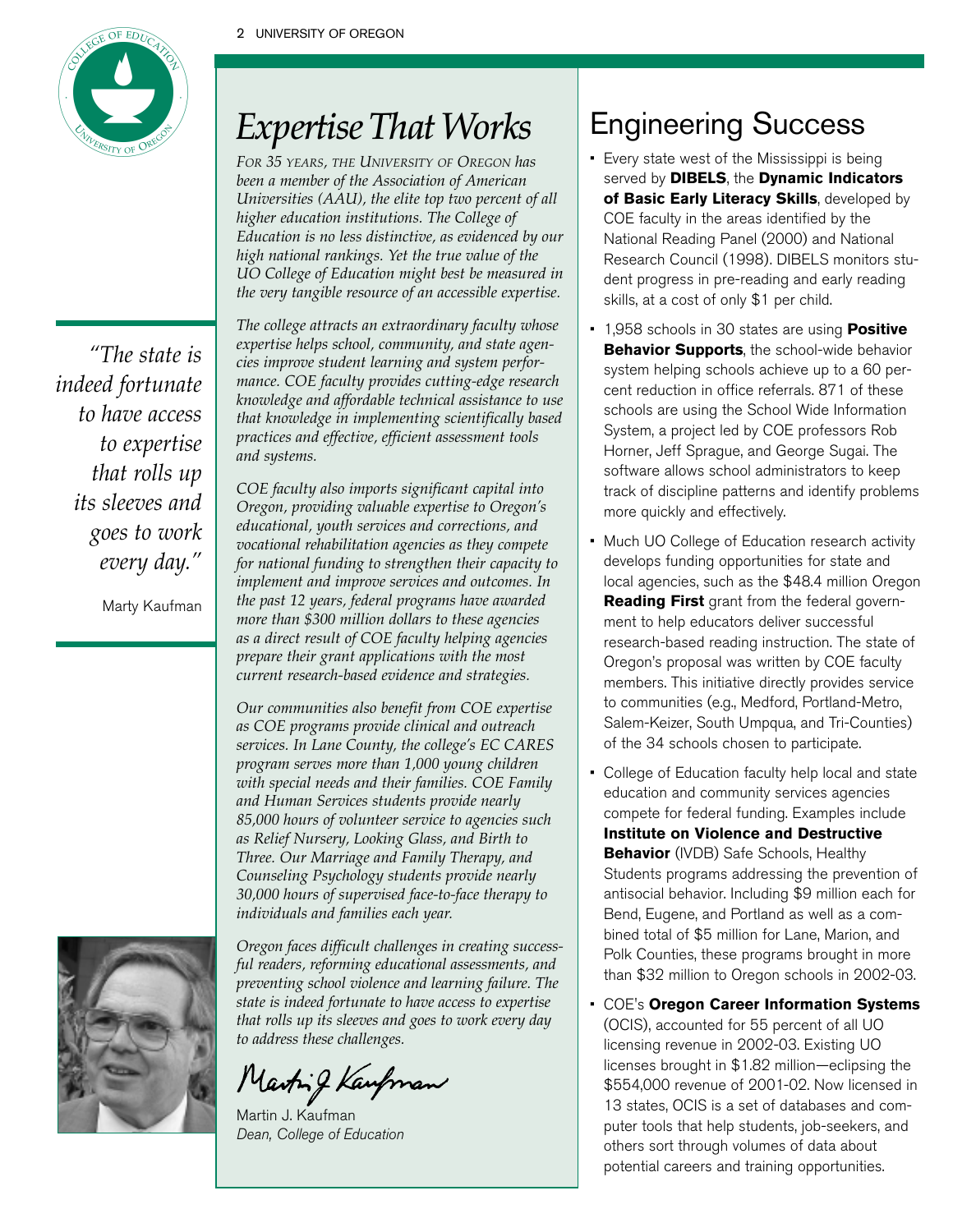College of Education faculty will help create the training and implementation of methods proven to transform reading instruction.

### ★ ★ ★ *Breaking the Code* ★ ★ ★

EARLY READING SKILLS—almost everything depends upon them. But 40 percent of the nation's children—even children from privileged backgrounds—cannot read at a basic level in grade four. And a startling 70 percent of low-income students cannot read at a basic level.

"The great news is that the science of beginning reading has taught us that this doesn't have to be," says COE professor Deb Simmons. "If we use the best of what we know early enough, we can have 95 percent of children reading at state benchmarks by the end of grade three."

University of Oregon College of Education faculty was among the first to "break the code" to identify the critical skills and methods of instruction that students need to become successful readers. They also have developed assessment tools to identify struggling students early and monitor their growth. Using these research-based tools, teachers are able to change their instruction based on indications of student progress. Now all children can benefit from those findings through a national initiative known as Reading First.

Under the U.S. Department of Education's Reading First initiative—a part of the federal No Child Left Behind Act states have been awarded federal funds to help schools and districts improve children's reading achievement in kindergarten through third grade. Over the next six years the state of Oregon will receive approximately \$48.4 million for implementation of the national initiative.



#### **BUILDING THE CAPACITY**

COE professor Ed Kame'enui will direct the Western Regional Reading First Technical Assistance Center (WRRFTAC). Other COE faculty, including professors Scott Baker, Douglas W. Carnine, David Chard, Ben Clarke, Roland Good, David Howe, Sarah Mc Donagh, Jerry Silbert, and Mike Stoolmiller, will join Kame'enui in this major national effort. A total of three regional technical

assistance centers—at Florida State University and University of Texas in addition to the University of Oregon—will jointly carry out the activities of the national center, with the UO center serving as the assessment experts for all the centers. The UO center will also serve its assigned 22 states from Hawaii to Wisconsin, and Alaska to California. The center will provide assistance to states to implement essential components of reading instruction.

#### **WHAT'S NEW ABOUT READING FIRST?**

This initiative is unique because of "the non-negotiable components required of states, districts, and schools." says Kame'enui. "They must conduct regular assessments and respond to results by changing instruction if necessary; they must choose a core K-3 reading curriculum that has been evaluated and found to include the critical components of reading instruction. They must also have a plan in place for students who are not succeeding, and they must provide intensive professional development for all staff."

Says Kame'enui, "We've learned over the last two decades that there are at least two complex systems we must attend to in teaching children to read. One is the complexity of the alphabetic writing system. The other is the complex environment of schools and their capacity to carry out effective assessment and instruction in every classroom. Attention to these details will give each student the best chance to be a strong reader by the end of grade three."

"Adding sustained staff development and creating mechanisms for these processes to be evaluated, reassessed, and linked to district-wide reading performance means that the best practices we've known about for some time now will have a much broader reach. Through Reading First and the Technical Assistance Center, schools in remote areas will have the same access to expert advice that larger school systems have," says Kame'enui.

#### **HOW WILL THE PROGRAM ADDRESS LITERACY NEEDS?**

When it comes to literacy, one size does not fit all, and Reading First is no exception, says Kathy Howe, deputy director of WRRFTAC.

"First of all, states are very different. The logistics of organizing school services in California, for instance, are very different than they are in South Dakota or Oklahoma. California is heavily populated, with large districts, such as LA Unified School District, serving urban centers. South Dakota and Oklahoma must cope with large geographic distances with sparse populations. Alaska is another story altogether with several urban districts and many remote districts that require school services to be literally flown-in to serve students," observes Howe. She notes that, even within districts, schools may vary markedly in the cultural, language, or ethnic groups represented in their different populations of students.

"Clearly, technical assistance for states and schools can't be the same for everyone," says Howe. "No matter what the context, however, all students deserve instruction that takes advantage of the beginning reading research. The job of the WRRFTAC staff is to help each state get that high-quality instruction to its students."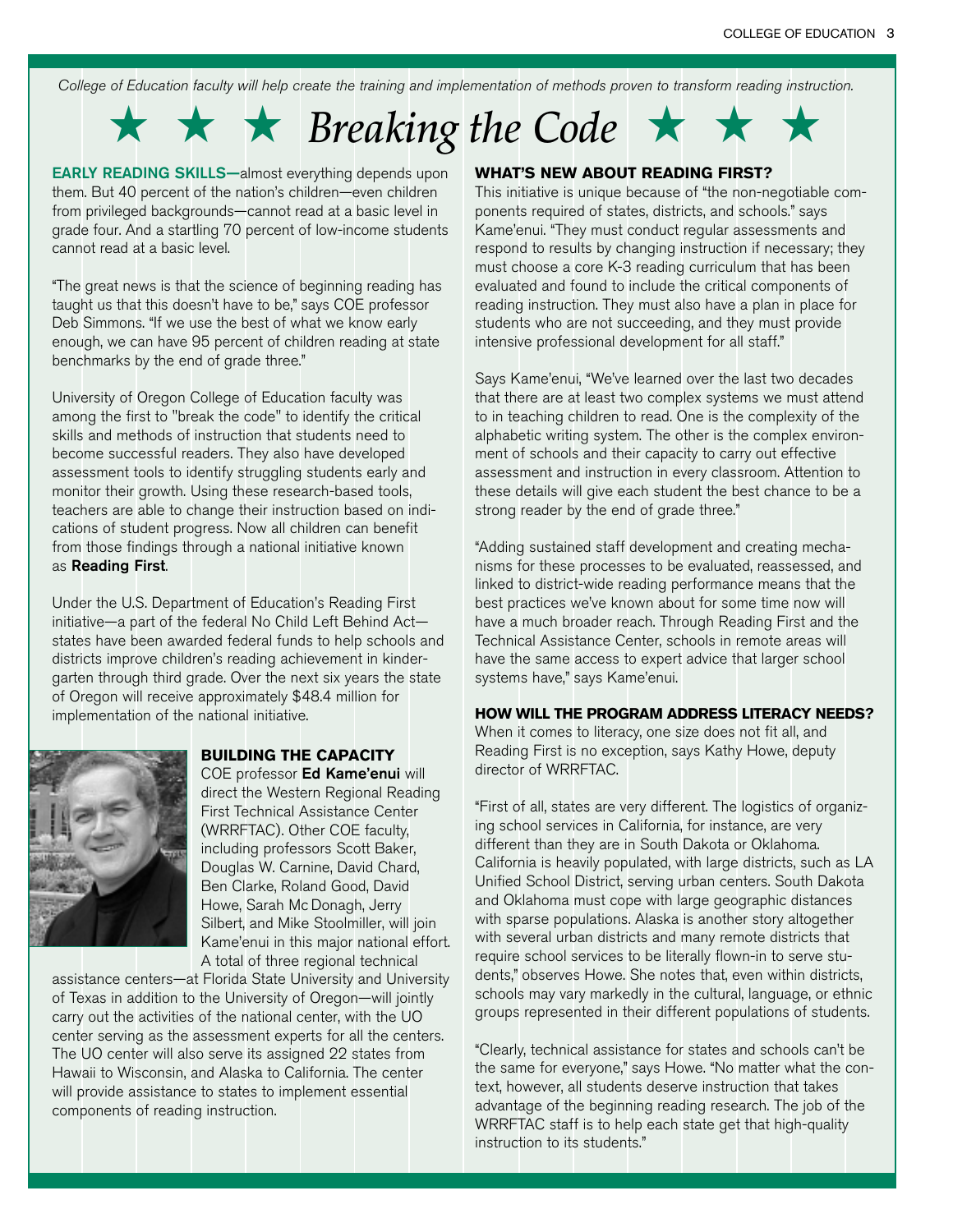### *Developing Potential Through Cultural Perspective*

orn in Poplar, Montana, Don Moccasin of the Assiniboine tribe was raised by a foster family and moved with them to several different states

*"Education provides a doorway to the future for all our native people. It is rewarding to see more of us holding that door open for the next generation."*

Don Moccasin

through his grade school years. It wasn't until he was nearly 16 that he started getting in touch with his heritage. He did not graduate from high school; instead, he found himself in 1971 in Hawaii working as a spiritual guidance counselor in non-profit alcohol and drug addiction treatment programs. Leading people to develop identity through understanding their cultural heritage became a key tool in helping them change destructive behaviors, says Moccasin. "I discovered that I could teach other people

about their cultures, as I learned more about my own spirituality and native culture."

After moving to Oregon, Moccasin completed an undergraduate degree in business administration at Chemawa Indian School but found that he liked to help other special needs students succeed. He was drawn to the field of special education and is now enrolled in the special education middle/secondary program at the UO College of Education.

"My personal mission as a special educator is to allow myself to be in touch with individuals who are troubled, help them make sense out of chaos. For the most difficult children, this puts them at ease, having someone willing to be in touch with the whole realm that they experience.

"There is almost a natural inclination toward education as a profession for me, as I see this as an essential part of Native American values. The transmission of the culture always has been and continues to be oral, and a universal theme that exists for native peoples is the honoring of elders and of youth. The recognition of the generations and their roles is very much a function of education, of encouraging the dialogue between them.

"But it is still a very individual process. Not everyone is called to do this in as public a way as teaching. Each person, through their own nature discovers individually the inner strength to explore and understand their native culture—and to determine in what ways they are experiencing 'culture shock' by being isolated from that heritage.

"One way to define that discovery process is by realizing the riches of different cultures: when you develop an appreciation for the way another culture is vibrant and alive, you've accepted in some measure the definition of your own way of being distinctly different. So the multicultural piece of an education is invaluable, not just in terms of encouraging tolerance, but in discovering some of the depths of our own experience and potential."

occasin also encourages high school students to "do the homework" of knowing their culture and taking the education role into their own hands even at an early age. He mentors a Chemawa Performing Arts native dance performance group of 16-18 year olds who conduct up to 15 presentations per year in the Salem-Keizer School District and at the state capital.

"They are held strictly to two requirements," says Moccasin. "Members must be drug free, and they must be able to demonstrate knowledge of their own tribal heritage by being able to speak highly of their own culture, in order to present and teach the traditions with respect."

Participants research their tribal customs and beliefs so that they may visually or dramatically present the experience of these customs to varied public audiences in school or community settings.

Moccasin's students have learned to appreciate more than just facts about their tribal lineage, or the good feelings of knowing about their "roots."

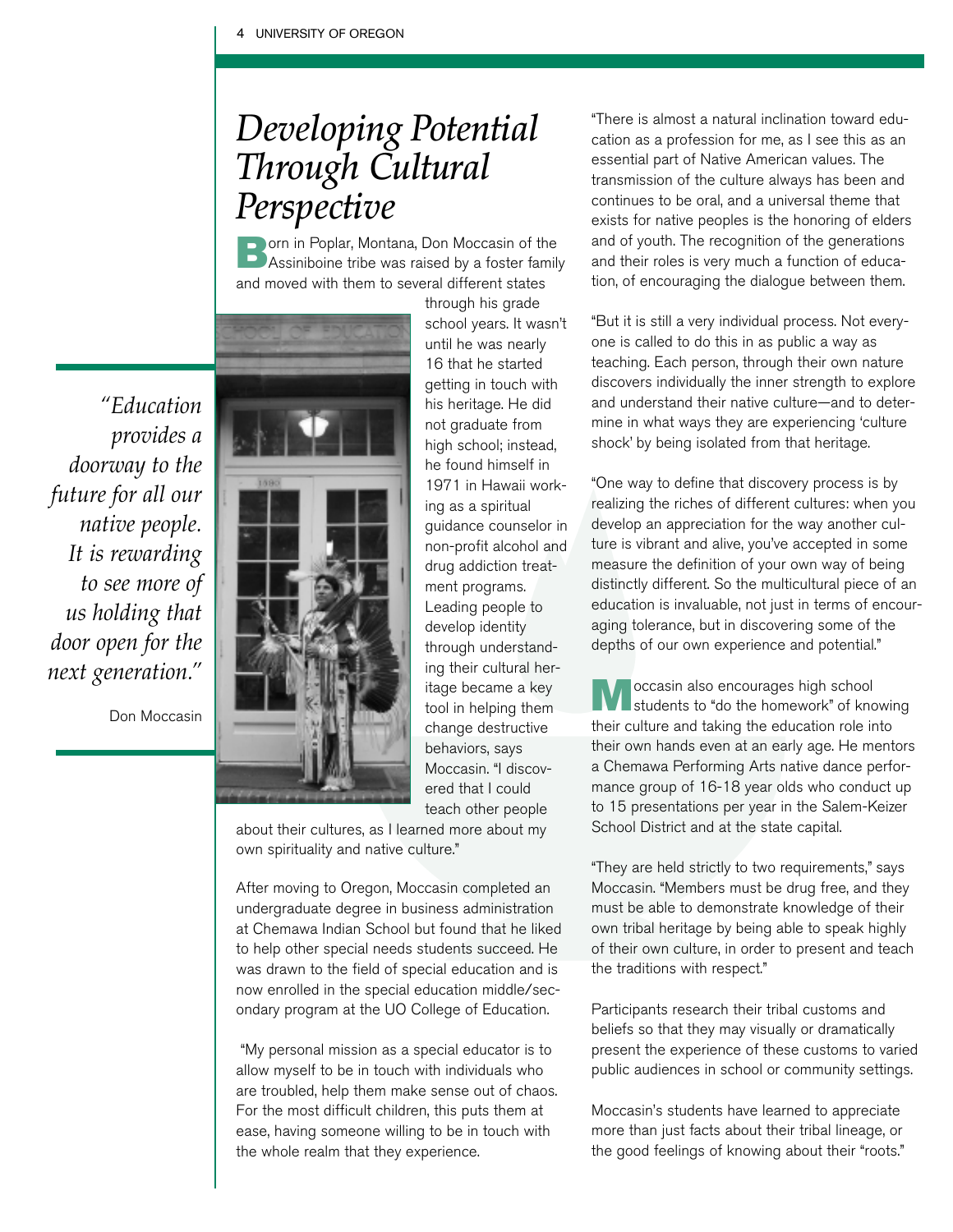Repetition with a lack of understanding isn't really hinking culturally," says Moccasin. "In life, it is most important to remember who you are, and for

 young person to begin to do that, we need to each the youth to think, not to simply learn facts o repeat. Our youth are more challenged in this generation than any other to waste themselves in drugs or isolate themselves without a community of support. The reality is that 70 percent of our Native American population is under the age of 25. If we are to be effective in building the proesses that preserve our traditions, and protect he environment so precious to us, our students must develop the ability to discriminate the things of critical value. That starts with identifying their own value to their community, and identifying gifts hey have to give back to that community."

*"When you develop an appreciation for another culture, you've accepted in some measure your own way of being distinctly different."* 

Moccasin encourages giving back through the expression of traditional performance and through mentoring Chemawa youth who participate in the Youth Leadership Academy, a national organizaon providing leadership training to Native American youth from all over the state of Oregon.

From colonization to the present we've experienced seven generations, and this seventh genertion—our young people of today—are the bridge o a unity of powerful potential.

I see my job as being a goodwill ambassador promoting the understandings that inform that potential—by encouraging everyone to understand heir own tribal traditions and beliefs. I'm not here o speak for everybody, every tribe; rather, I am here to put us all at ease with our primary goal: upporting and mentoring our youth in becoming educated and effective leaders.

Education provides a doorway to the future for ll our native people, and it is rewarding to see more of us holding that door open for the next generation." ■

### *Building on Traditions*

*Lauren Blackhorn grew up with educator role models: both her mother and father have been longtime public-school administrators, and her stepfather is a youth transition program coordinator.* 

*Blackhorn graduated with the spring class of 2003 as an educational foundations minor with special education major. When she entered* 



*the special education graduate program, she worked in the resource classroom at Harris Elementary, helping 3rd and 5th graders in reading and spelling. She also experienced practicums in math, social studies, and art, but her heart remained in special education.*

*"We need more teachers who are concerned with the students who fall through the cracks of the system," says Blackhorn. "There are a disproportionate number of minority students whose needs are never properly identified as special education needs. Sometimes the disconnect in school is part of relating differently because of culture; many times true learning disabilities are getting in the way. I want to identify those kids, help them out."*

*For Blackhorn the work of reapproaching and*

*creating a self identity within a native culture is deliberate. "I was not raised with much knowledge of my tribe," says Blackhorn, whose father is from the Maidu tribe of California. "My father actually was adopted and raised by upperclass white people, so he, too, had to approach his native heritage through reading and learning about it on his own rather than being raised in a tradition."*

*Blackhorn is raising her 7- and 3-year-old daughters to respect and participate in the traditions she did not have access to growing up: they are learning Cheyenne language and tribal dancing. "We attend a Native American church. They are inter-tribal, and customs vary among the tribes. But even with the variety, this does a lot to preserve respect for Native American oral tradition and helps you stay rooted within your culture. My girls are quite comfortable with the church ceremony and seem to just flip right into the mode of knowing what to do, behaving in a manner that shows respect for traditional ways."*

*Blackhorn sees this drive to learn about and exemplify the traditions of her heritage as being pragmatic. "I don't believe in blaming; I believe in creating understanding—both for ourselves as native peoples and for those who live and teach with us who are not of native heritage. If you learn, yourself, how to have a healthy self-identity, you can help other people learn how to be healthy—and everyone needs those skills, regardless of their cultural origin.*

*"Native Americans have a saying about the seventh generation: the kids who are growing to adulthood right now were born seven generations after the massacre at Wounded Knee. They will be the healers. Those like me who enter teaching have an important role in turning our people back into a thriving, successful people that survives."*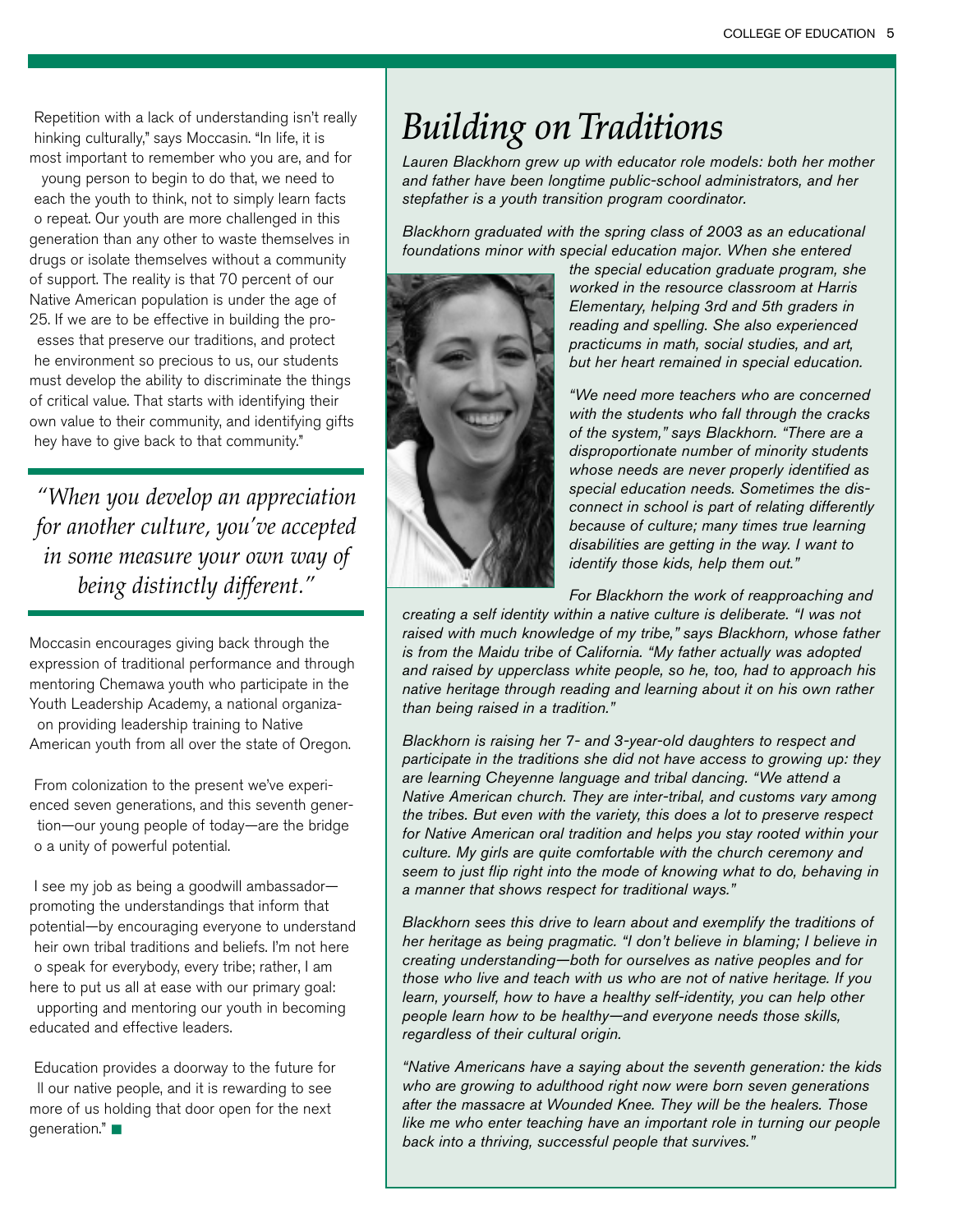#### *Alumni & Friends,*

*Thank you for your support of the college through special gifts and the annual giving program. Your investment in students, faculty, and programs has helped make the UO College of Education one of the finest and most respected education programs in the country.* 

> *Together we form a partnership that transforms the lives of children and families.*

Marting Kaupman

### *COE Honor Roll*

SPECIAL GIFTS 2002-2003 \$100,000-500,000 Harold K. L. Castle Foundation – Faculty Support

\$50,000-99,999 The Estate of Howard & Bertha Lindeleaf – Scholarship Support

\$25,000-49,999 Kay and A. Donald Parr Jr. – Scholarship Support

#### \$10,000-24,999

Diane Davis Bricker – Scholarship Support Charlotte & James McIntosh – Faculty Support Diane & Donald Lindeleaf – Scholarship Support David Moursund – Scholarship Support Larry Wolfard - Scholarship Support

#### ANNUAL DONORS

#### Gifts of \$1000 or more

Ayco Charitable Foundation Catherine Kleinke Alden & William Alden Alta Bauer Mary & George Benson Dorothy Charmain Briggs Estate June & Ned Christensen Kathryn & Douglas Collins Jane Farmer Larry Hill Bertha Lindeleaf JoAnn & Gerald Lindeleaf Louise Lindeleaf Robert Lindeleaf Jane Long Eleanor McCallum Anita & Donald McClain Sammie Barker McCormack Susan Sandoz Miller Oregon Research Institute Shirley & Louis Pearson Susan Shepard & Michael Knebel Marie Keller Squires Marilyn & B. Bond Starker Sally & George Thomas Claudia & Dean Thompson Meredith Li-Vollmer & Alexander Vollmer Eleanor & Rowland Wiggins Claire & James Williams Helen & Kenneth Wyatt

#### Gifts of \$500-999

ExxonMobil Foundation Hewlett-Packard Company Barbara Archer Donald Baldwin Carol Smith Comeau & Dennis Comeau Anne & Gregory Erwin Dorothy & Harold Fredericks Lee Golper Valerie McCluskey & Michael Grady Dicksey & Richard Hawkins Gloria Hutchins Larry Irvin Sondralee & Gordon Juve Brenda & Edward Kameenui Kaye LeFrancq Antoinette Lindeleaf Kirstin & Timothy McCann Janice Monti & James Miller Marilyn & Robert Pamplin Jr. Andrea & James Sandstrom Linda Smith Virginia Pumfrey Sorenson Elise Moore Taylor & Judson Taylor Robin & Don Watenpaugh Sandra & Stuart Young

#### \$5,000-9,999

Darby Brenn Bricker & Timothy Bricker – Scholarship Support Skyline Lumber Company / Colleen & Robert Donnelly Jr. -Capital Support Catherine Tuning King – Program Support Norma Kruger – Faculty Support Kathryn Longenberg Steel – Scholarship Support Weyerhaeuser Company Foundation – Scholarship Support

\*Due to space limitations, we are able to list only gifts of \$100 or more. Every gift to the college, however, is appreciated and when added with others provides significant support to the college. Thank you to all contributors to the annual fund.

#### Gifts of \$200-499 Kimberly & Patrick Anderson

Richard Arends Blair Barman Cheryl Lowe Bellmore & James Bellmore Richard Boettcher Brookes Publishing Company Linda Bartron Butler & Ralph Butler Gail Cannady Glenn Chen Joan Corcoran Charlene & William Cosentini Marion Marino Craig Sharon Denton Davis & Shannon Davis Jean & Ralph Ettel Jr. Virginia Parr Farmer Clifford Freeman Geri & Allan Frickey Joyce & Meredith Gall Linda Mirch Gelbrich & Keith Gelbrich Dianne Gilmore Sally Sharkey Goff Kelly Spohn Grall & Brian Grall Willard Hammer Phyllis Kaup Harriman Shannon & George Hecht Nancy Burham Henry Stacy Hertsche Kathryn & Michael Holen Linda Collins Holt & Eugene Holt Jo Nyberg Holt & Alan Holt Merle Synyshyn Hom & George Hom Sue Bahorich Horton Loucine & James Huckabay Mildred Shafer Hulse Anne & David Johnson Lise Jaffe & Gary Johnson Robert Johnson Joan Helen Lant Julia Hart-Lawson & Anthony Lawson Joan Smith Lewis Judith Lindeleaf Shirley Moody Lindquist & Terry Lindquist Judith & Hiram Li Tresa & John Lively Kathy & James Lupori Beverly MacDonald Denise MacMartin Barbara Martin Helen Stanley Miller Morgan Stanley Foundation Neeta West Mouchett Shirley Davis Olson & Donald Olson Krista Parent LuAnne Perry Pfizer Foundation George Pierson Carol & Karol Richard

James Roberts William Roberts Ruth & Kenneth Ross Mary & Thomas Ruhl Casey Sauers Karen Browning Sauers John Schreiber Jr. Katrina Jacquot Shaffer & Gary Shaffer Sally & Brent Sherfey Marjorie Gibson Smith & Eugene Smith JoAnn & Donn Smithpeter Margaret Drummond & Lon Southard Dorothy Kohn Syfert & Richard Syfert Patricia & Warren Tibbles Marilyn Triolo Tollefson Diane & John Tracy Carolyn Garmire Vike & Gary Vike Wilda Schroeder Waggoner & Kent Waggoner Helen & George Washburn Shannon & Todd Watkins Judith & Gerald Weiss Wells Fargo Bank Ardyth Anderson White & Lawrence White Jane Tingley Wiley Meredith Goodrich Wilson & Jack Wilson Hei-Pen Yang & Chi Ku Carol & Richard Yetter

#### Gifts of \$100-199\*

Susan Frost Ahlering & John Ahlering Kathleen & Jerry Allen LaVelle Allen Patricia Allen Elizabeth & Herbert Alloway Diana Kientz Altorfer & Walter Altorfer Janet Tulipan Anderson & Eric Anderson Rachel Kale Anderson & Edward Anderson Karen Albach Antikajian & Sarkis Antikajian Diane & John Arch Jeanne & Edward Armstrong Polly Ashworth & Robert Horner Maria Effiom Asuquo & Augustine Asuquo Carol & Robert Ayres Jr. Kathryn Whyte Backus & Leonard Backus B & T Farms Bruce Baldwin Ewart Baldwin Sheila & Walter Banks Elizabeth & William Barnes Kathryn & Jonathan Basham Mary & Walter Bavarskas Catherine Becker Helen & Clyde Becker Tracy Volker Beekman & Michael Beekman Sharon Kitzman Berube & Robert Berube Jeri Boe & Ramon Martinez-Rangel Boeing Company Dawn Bolotow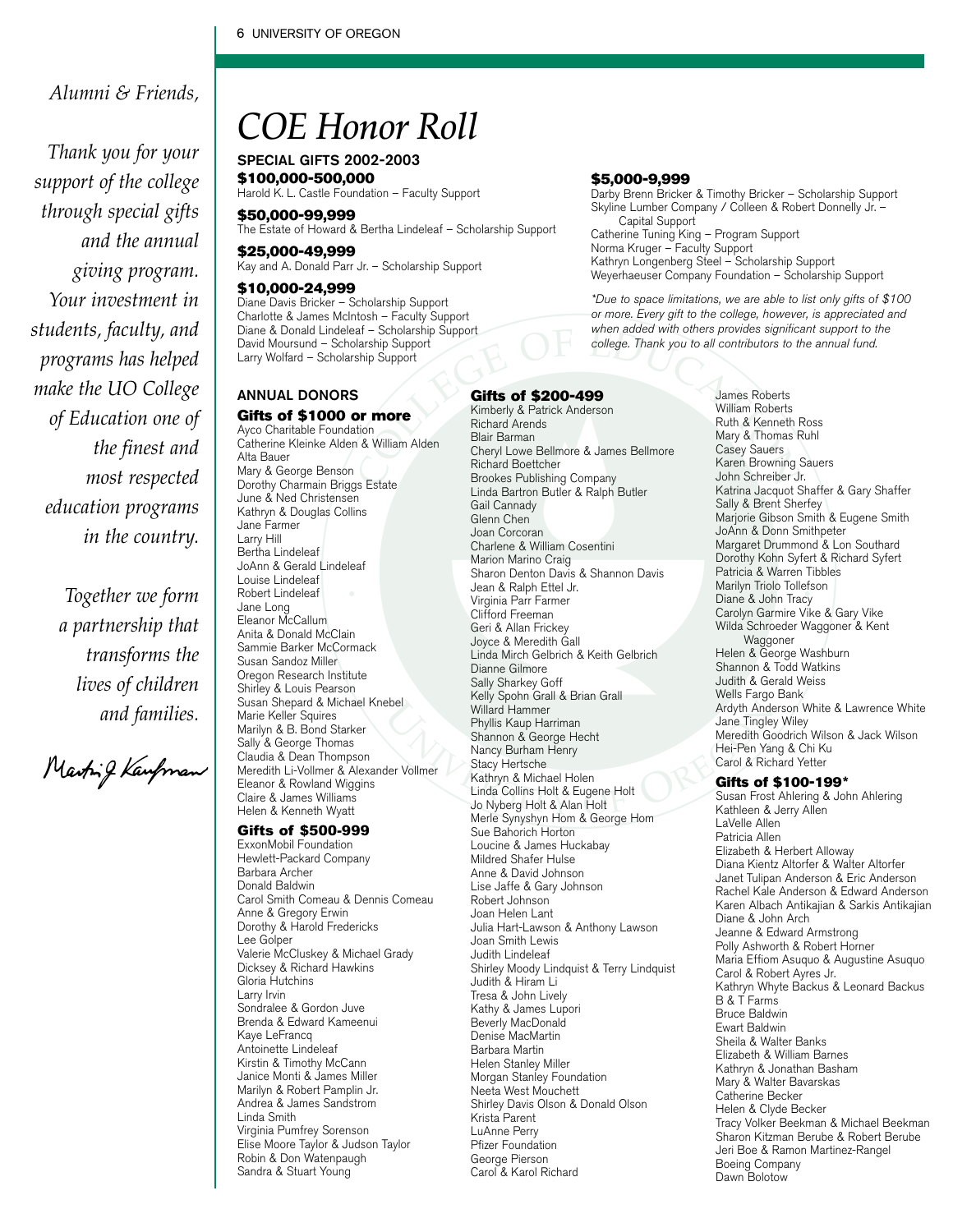ean & David Bradford ric Bricker athleen & Glenn Briscoe arolin Fox Brock & Bill Brock ildie Erickson Brooks & Kenneth Brooks usan Hook Brown & Thomas Brown orrine & Donald Bunyard leo Burgett arah Fort Bush & Steven Bush onte & C. David Campbell nda Day-Carney & Sean Carney nn-Mari & James Carroll olf Charlston harron & Gerrald Church obert D. Clark anice & Jack Clarke osephine Buckley Claunch & Loren Claunch alerie Taylor Close & Daniel Close andra & Bernard Conklin vea & Gary Cooke hirley & Robert Crawford orna & William Curtis eborah Long Darst & Richard Darst acy Davis iane Williams Dearborn & Theodore Dearborn ohn DeFlaminis arlene Dehn usan Diemer ebecca & Michael Donald elia & Darrel Duncan irginia Fisk Dunphy & John Dunphy Jr. argaret DuPuis lva Duran onald Ebert lvin Effa eborah Erickson ristine Norelius & Daniel Ertel arilyn & Steve Faust alda Shields Fields ynda Orwick Firth & James Firth argaret & Clifford Fisher nda Forrest ean & Calvin Frazier grid & Edward Friss uane & David Funk eggy Austin Gallus & John Gallus uzanne Gemmell retta Gettis-Merwin eorgia-Pacific Corporation ois Haverland Gill & Kent Gill oberta Zahm Gilmore & Garland Gilmore obin Gingerich usan Spencer Ginley & Dennis Ginley everly Hanning Gladder & Kip Gladder ebbie Mellom & John Goebel arleen London-Goldstein & Jay Goldstein ally Oneal GrosJacques & David GrosJacques arilyn Habiak acey Hall & Russell Hammond ary Hamilton artha Chambers Harris & William Harris lenda Haskell rances & Bruce Hemm homas Henry arilou & Jeff Heriot ulianne Hiefield & Erick Turner homas Hills oylinda & Mack Hirayama Jr. oleen & Leroy Hoffman elinda & Keith Hollenbeck heryl & Harold HollingsWorth ohn Holmes ary Howard athleen Howlett lvin Hultgren Jr. argaret & Everett Irish larence Jespersen arolyn & Philip Johnson . Kathleen & Stephen Jones

Dorothy Calkins Judy & Clifford Judy Gene Kelly Nancy Taylor Kemp Cheryl Kerns Kevin Keyser Deborah Doherty Kilduff & Steven Kilduff Penelope Sargent Kimball Karen Klein Leslie Knapp Eileen & Kip Knight II Christine Knudsen Natalie Ilyin Krabbe & Adam Krabbe Steven Laing Grethe Larson & James Mullins Elly Lawrence Karen Lawrence Barbara & Jim Leahey Eunice & Gerhard Letzing Marguerite Li Marian Hoskins Little & William Little Jr. Lockheed Martin Corporation Jomar Lococo & Randall Fowler Barbara Lofgren Patti Bullard Lovemark & Steven Lovemark Bonita Low Stacey Brown Lund & David Lund Gloria Curtis Lutz Barbara & Jack Lutz Harold MacDermot Esther Mace Carole Reinhart Malik & Joseph Malik May Department Stores Co. Fdn. Emilia Smith & Richard Maneman Robert March Elma & Sander Martin Socorro Martinez Susan Latta Massey William Massey Eleanor & Larry McClure Ann Johnson & Scott McConnell Elizabeth Burk McCray & Michael McCray Anthony McCuller Arthur McElroy Donald McManis Betty Berry McMullin & Brent McMullin Barbara & Terry Mero Marie & Michael Michel Eudora Woodworth Millegan Lezlynne Newhouse Moore & Frederick Moore Judith & Allan Morotti Robert Morrow Barbara & Donald Mosher Evelyn & James Mullins Kathy & John Musser Janice Nakagawa Debra Londberg Nash & Robert Nash Gary Navarre Peggy Peebler Nickerson & Francis Nickerson Shelly & Victor Nobert Norma & Caldon Norman Barbara & Malcolm Nunley Kathleen & Ted Nussbaum Sharon Ramsay O'Brien & James O'Brien George Oike Deborah Olson Diana & Howard Ottman Eileen Lucas Palmer Frances Orr Parr & William Parr Jr. David Parsons Julie Schilling Patch & Edward Patch Andrea Gill Patterson & John Patterson Marilyn & Casper Paulson Jr. Claudia Buchanan Peetz Rebecca Perini Kathy & Doug Perkins Violet & Stanley Perkins Alden Perrine Janette & Guy Piersall Janice & Dennis Prichard

Lois Oldham Rawers & James Rawers Constance & John Read Diane Reed & William Shotton Louise & W. E. Reinka Kerri & Randy Reynolds Ann Barzee Rezabek & Dennis Rezabek Richard Robbat Kathleen Roberts Claire Robinson Sue & Craig Roessler Melanie Rollins Ramon Ross Amy & Patrick Roth Carolyn Kelly & Alan Rousseau Susan Ryan Laura Sawdon Phyllis & Joe Schaffeld Heidi Tyler Schaffer & Bart Schaffer Jacqueline Schakel Phil Schoggen Beverly Veach Schull & Charles Schull Maureen & Edward Schwallie Diane & Donald Sekimura Diane Haugen Sherwood & Roger Sherwood Teresa West Shields & Daniel Shields Lee & Douglas Shult Frances Steinzeig & Gary Sidder Darlene Sellers & Curtis Smeby Lisa Bishop Smick & Skyler Smick Marjory Smith Karen & Mark Smith Nancy Greenfield Smith & Edward Smith Joann & Richard Sonnen Angelina Spokes Maryanne McMurren & Jeffrey Sprague Marilyn Meada Sprick & Randall Sprick Michael Stickler Susan & Jack Stoops Carol & Robert Stout Marion & George Stovall Lucy Strassburg Danni & Thomas Straugh Kathleen & Mark Stringfield Candice Styer Ruth Maier Sylwester & Robert Sylwester Dana Perry Tanner & John Tanner Ronald Taylor Francis Thiemann Sandra Pruitt Thompson & Marvin Thompson Joan & Habib Tobbagi Judith & Harvey Tonn Margaret Urban Cynthia & Dale Venning Candice Vigil Jacqueline & Richard Waggoner Cathleen Lemke-Wallace & Randall Wallace Rose Vryhof Wallace Patricia & Bruce Waltz Diane & Wells Watkinson Sherilin Watson-Riley & Richard Riley Randa Volk Weber & James Weber Marlys & Marvin Weiss Wells Fargo & Company Elizabeth & Louis Wenzl Marilyn & David Wichman Andrea & Bill Wiggins Patricia Shackelford Will & Howard Will Tami Nelson Wold & Lonny Wold Judy & Mike Yeakey Patricia & Robert Young Elizabeth Youngquist Susan & Matthew Zelkind Deanna Ziemer Mary & William Zier

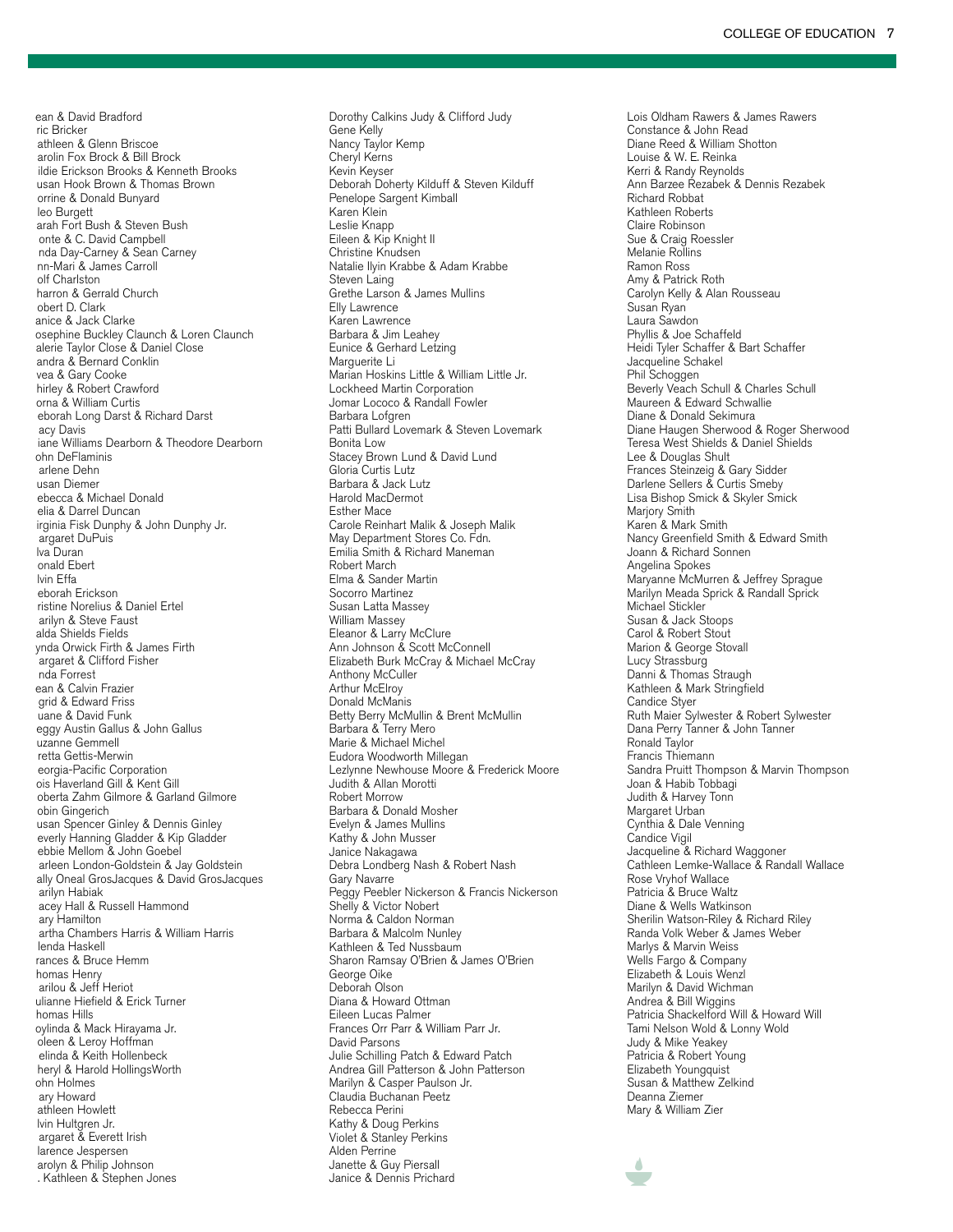### *Faculty Earns Support*

TAKING SOCIAL SAVINGS TO SCALE

**COE** research faculty **Robert Horner** and George Sugai direct the national research center on Schoolwide Behavior Support; now they will direct the National Technical Assistance Center on Positive Behavioral Interventions and Supports. The newest award, funded by the U.S. Department of Education Office of Special Education programs, supports large-scale technical assistance to states for developing implementation and sustainable infrastructures for school-wide Positive Behavior Support (PBS). Over the next five years, Horner and Sugai will continue to direct the implementation of school-wide PBS in at least 4,000 schools across 35 states/districts. A resource network will be used to disseminate large-scale implementation of school-wide PBS. They will also conduct research in new areas: PBS in high school and urban settings, function-based PBS for students with severe behavior problems, and integration of PBS with school-based mental health.

#### TARGETING BEHAVIORAL CHALLENGES

■ COE researchers **Emma Martin** and **Tary**<br> **Tobin** will direct a four-year comprehensive preservice training project in Positive Behavior **Support** funded by the U.S Department of Education Office of Special Education programs.

There is currently an acute shortage of teachers trained to deliver instruction to students with emotional behavioral disorders (EBD) nationally. The College of Education project will provide teacher trainees with intensive instruction and practical experience in the implementation of school-wide, classroom, and individualized strategies designed to achieve positive social and learning outcomes for students. Approximately 64 preservice teachers will receive support and specialized coursework needed to complete a master's degree and eligibility for Oregon certification in teaching children with high-incidence disabilities at the elementary or middle/secondary level. This project specifically targets students with high-incidence disabilities and severe behavior challenges because they are the last to be included, first to be excluded, and the most difficult to provide with effective behavior support. Also, these students pose significant challenges to teachers and administrators due to their extreme problem behaviors and capacity to exceed the resources of conventional educational settings.

#### GUIDE RECOMMENDS COE ASSESSMENT TOOLS

■ A recent monograph reviewing social-emotional screening tools was distributed to thousands of Head Start, Early Head Start, and Early Intervention practitioners and other professionals via the U.S. Department of Education National Early Childhood-Technical Assistance Center at the University of North Carolina at Chapel Hill.

National Head Start standards require that a specific social, emotional, and behavioral screening be administered for all Head Start and Early Head Start children within 45 days of enrollment.

Three of the five highlighted assessments recommended by the national review were developed by UO College of Education faculty:

- Ages & Stages: Social-Emotional (Jane Squires, Diane Bricker, Liz Twombly)
- Preschool Behavior Scales (Kenneth Merrell)
- Early Screening Project (Hill Walker, Herb Severson, Ed Feil)

#### HEDCO PROFESSORSHIP AWARDED

**• COE Communication Disorders and Sciences** (CDS) Area Head Marilyn A. Nippold, Ph.D., has been awarded the HEDCO Professorship. The professorship is endowed by the HEDCO Foundation, which provides support to qualified educational and healthcare institutions for projects that promote the betterment of humanity. The foundation is located in Oakland, California.

Professor Nippold is internationally recognized for her scholarship in later language development. Her research serves as the foundation for understanding the protracted course of language development in school-age children, adolescents, and young adults and for recognizing difficulties that young people sometimes encounter in attaining linguistic proficiency.

An ASHA Fellow, Professor Nippold has taught in the CDS program for 21 years and chaired the program for five years. She has published two books and nearly 70 articles and chapters and has made more than 100 presentations at state, national, or international conferences. Currently, she serves as an investigator on a longitudinal project, funded by the National Institutes of Health, examining specific language impairment in children and adolescents.

*COE faculty efforts impact schools and communities across the nation.*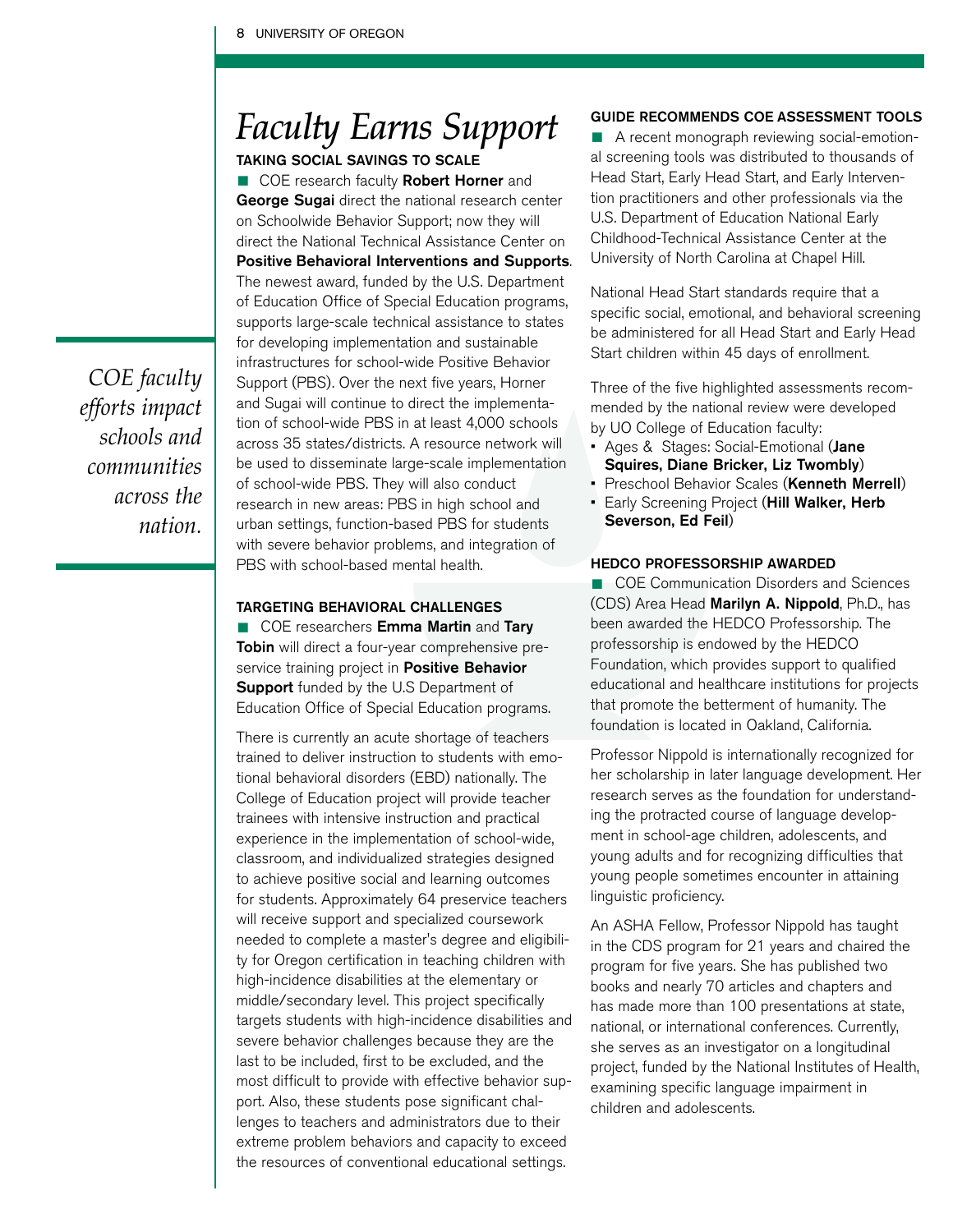#### COMMUNITY SAFETY PAYS DIVIDENDS

**• Preventing one youth from re-entering a correc**onal facility saves the state tens of thousands of dollars annually, says UO College of Education Professor **Mike Bullis**, whose research followed outh offenders released from incarceration. Bullis ound that youth eligible for special education serices were re-incarcerated at statistically signifiantly higher rates than non-disabled youth.

n 1999, the Oregon Youth Authority, Oregon Department of Education, Oregon Vocational Rehabilitation Services, and the UO developed Project SUPPORT to address the transition from orrectional facilities to the community. SUPPORT has already helped more than 300 Oregon incarerated youth with disabilities stabilize in communies; now the U.S. Department of Education has warded \$250,000 annually to a model demonstraon to expand Project SUPPORT in Lane and Multnomah counties.

#### RAINING STATES TO SERVE CHILDREN

**Early intervention's Diane Bricker and Jane** Squires received additional federal funding to expand their multi-site, multi-state outreach project CASCADES through 2006. For the last three ears, CASCADES has provided outreach training ervices to states including Oregon, Washington, Arkansas, Kansas, North Carolina, Maine, and West Virginia. Most of the training addresses assessment/evaluation to support larger scale delivery of ervices to young children with disabilities and their amilies. This includes screening and activity-based ntervention practices.

#### MEDIA LITERATURE PROJECT

**EXAMPLE FRANCISTS**<br>
Senior Instructor Emeritus Gary Ferrington<br>
was a recipient of the first Alliance for a Media Literate America (AMLA) Meritorious Service Award. The award is given to individuals or projects hat have "significantly contributed to the growth nd quality of the field of media literacy." The AMLA Board presented the award acknowledging Ferrington's work with the UO Media Literacy Online Project (MLOP) from its inception in 1994. Part of COE's Center for Advanced Technology in Education, MLOP provides educators, producers, tudents, and parents with information and esources related to the influence of media in the ves of children and youth.

For more information about COE, see our website http://education.uoregon.edu

### *Investing in Positive Behavior*

<sup>of</sup><br>
We have learn<br>
development, s<br>
and costly. Diff<br>
going to be reachabilishing sc<br>
that expandable led by a team,<br>
ipants, (c) only<br>
time, (d) behav<br>
TI<br>
Ti-*We have learned that one-shot, 'train-n-hope' approaches to staff development, skill improvement, and system change are ineffective and costly. Different investments need to be made if durable change is going to be realized in classrooms, schools, and districts. Our work in establishing school-wide Positive Behavior Support systems indicates that expandable and durable change is possible if (a) the process is led by a team, (b) school administrators are active and involved participants, (c) only a few high-priority initiatives are addressed at any one time, (d) behavioral capacity and expertise are established locally,* 



Rob Horner



George Sugai

*(e) good data are collected and used to guide decision making, (f) priority is given to the adoption and use of evidence-based practices, (g) a proactive instructional approach to discipline and classroom and behavior management is taken, and (h) formal and visible supports are in place to assist implementers.*

*"Schools are being asked to do more with fewer resources, which means that schools must make decisions that give careful consideration to intervention effectiveness and efficiency. For students with severe problem behavior, the need for improved efficiency is particularly important. However, the challenges are operationally defining what systems of function-based support look like, how schoolbased mental health might be configured, and how to construct systems that enable sustained and accurate implementation of these systems.* 

*"Results from research and demonstration efforts in real school settings have taught us that schools can build effective and efficient systems of school-wide behavior support, and that these systems improve educators' opportunities and capacity to support students with severe problem behaviors. The next challenge is to figure out how to expand what we have learned from a few to many schools, one to many districts in a region or state, and some to many states across the country.*

*"Although extremely important, improving school climate and creating safe schools requires more than adopting positive and preventive classroom and behavior management and school-wide discipline practices. The real challenge is establishing systems that enable teachers and school administrators to expand the accurate and durable use of these practices.* 

*n* on improved<br>
rs must pay<br>
e and manage<br>
occur.<br>
ational Technical<br> **d Supports.** *"Federal initiatives are focusing educators' attention on improved outcomes for all students. To do this well, educators must pay attention to how they teach—and how they arrange and manage the social contexts in which learning and teaching occur.* 

~Rob Horner and George Sugai are co-directors of the National Technical Assistance Center on Positive Behavioral Interventions and Supports.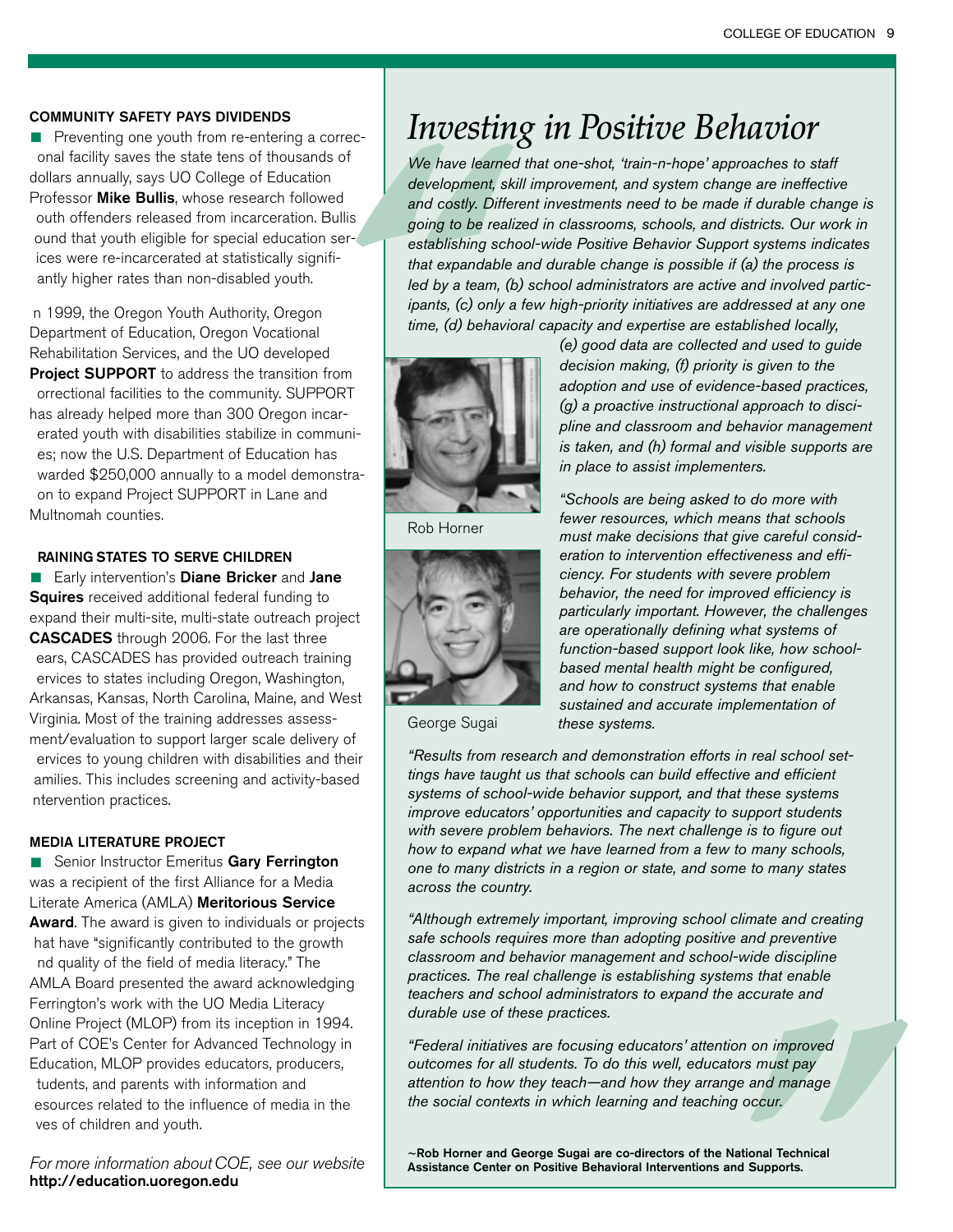Misty Moceikis's progress through practicum experiences and student teaching received broad media exposure as reports on the unique professional preparation program for Native American students caught the attention of national audiences.

### Graduate Begins Career

The first graduate of the Sapsik<sup>w</sup>alá program, *Misty Moceikis '03, is already employed as a full-time second-grade teacher in the Siletz Valley School.* 

*"Most of the people who live in Siletz are Siletz tribal members," says Moceikis. "It's important that I'm there, as a role model, as someone who represents life beyond the small community. I never had a native teacher. So I understand the value of having someone to model a life or a professional career that a child might aspire to.*

*"The hardest thing for me has been living in such a small community—my high school graduating class was bigger than this town's population. The town of Siletz has 800 people, and it was a little bit of culture shock for me, in spite of my knowledge of native culture.* 

*"I think it takes a lot of willpower and dedication to be a teacher. I'll be the first teacher in my family; that means that no one in my family support system actually knows what I do all day or why I might be exhausted—after all, all I have to worry about are 25 kids at my feet each individually wanting my attention, how hard could that be?!*

*"That's why the integrated licensure cohort system has been extremely important to me. Help is always available, and anyone is willing to take time to debrief or hear someone else's perplexing classroom problem and offer solutions. We all know the basic issues, each of us face the same fatigue or challenges in different ways, but there's a familiarity that is both comfort and practical help.*

*"It's important for people to realize that there are not very many native teachers. It's vital for Native Americans to become interested in teaching, because it is necessary for their own children to be supported in their cultures and values—and because all children—native and non-native need to appreciate different outlooks on culture and heritage. I've experienced firsthand how I can share my culture with others. We really can learn from one another."*

### *Alumni: Staying in Touch*

Lory Britain (formerly Freeman), M.A.'86, Ph.D.'92, has authored My Grandma Died: A Child's Story about Grief and Loss, published by Parenting Press.

Carol Comeau '63, was named the 2003 Alaska Superintendent of the Year and grand marshall of the July 4th parade in Anchorage, Alaska. She is superintendent of the Anchorage School District.

Jennifer Lupori '00, educational studies, is residential counselor for RiverBend Youth Center, a non-profit, residential psychiatric treatment facility with an adolescent day treatment program. Her clients are children who have failed to live at home and a regular school setting. "Many of our children come from the state hospital, other higher level treatment facilities, or foster homes,"says Lupori.

Patti Kinney (administrator licensure '88-90) was named 2003 National Middle Level Principal of the Year by Met Life/National Association of Secondary School Principals. Kinney is principal of Talent Middle School in southern Oregon. She serves on the board of directors of the National Middle School Association and is co-author of the book A School-Wide Approach to Student-Led Conferences.

Ruth Ullmann Paige, Ph.D., '78, counseling psychology, has been elected to serve as recording secretary for the American Psychological Association. The recording secretary serves on the board of directors and on the council of representatives.

*• • • • • • • • • • • • • • • • • • • • • • • •*

#### IN MEMORIUM:

Donald L. Johnson (Whitehawk) '73, '76, rehabilitation, counseling psychology. Focusing his career on rehabilitation services, Johnson pioneered access for Native American Veterans to all VA services and in particular for treatment of post-traumatic stress syndrome. His widow, Ellen Johnson '73, is a counselor on Bainbridge Island, WA.

### *We invite you…*

*to send news about yourself or other alumni to:*  Katie Bidstrup College of Education 1215 University of Oregon Eugene, OR 97403-1215 Fax: (541) 346-5818 E-mail: *edalum@oregon.uoregon.edu*

*"I understand the value of having someone to model a life or a professional career that a child might aspire to."*

Misty Moceikis

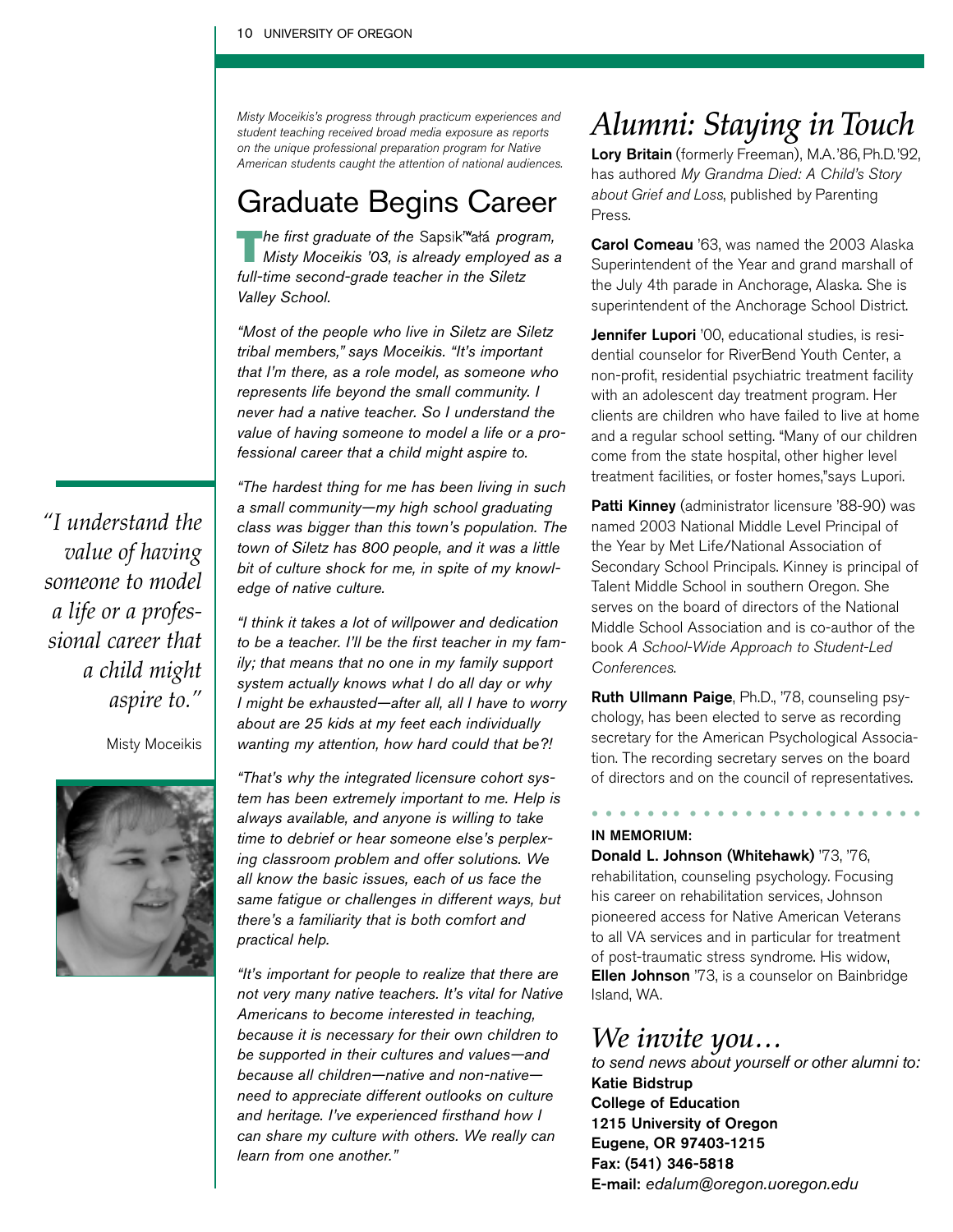uch of this edition of Education Matters demonstrates the impact of passing on expertise, values, and inspiration to the next generation. During our professional careers educators can make a lifetime impact on children and families. We also have the opportunity to make an impact far beyond our time in the classroom or clinic: we have the opportunity to influence the next generation of educators by leaving a legacy that will help prepare them to be professionals.

You may not be aware of how much the simple act of naming the College of Education in your will can mean to the future of the profession of education. Wording in your will or trust acknowledging either a percentage or a fixed amount "to be given to the University of Oregon Foundation for the support of the College of Education" can create significant support for students, faculty, and programs. The Office of Gift Planning can help alumni and friends with a range of planned giving opportunities including bequests, as well as charitable remainder trusts and gift annuities that pay donors an income during their lifetimes. Your decision to pass the baton to the next generation of educators will last beyond a lifetime. For more information, contact

Andrea Wiggins Director of External Affairs & Development College of Education (541) 346-1568 awiggins@oregon.uoregon.edu

Terri Krumm Director of Gift Planning UO Foundation (541) 346-6084 tek@oregon.uoregon.edu

Or log onto the UO Foundation website: http://giving.uoregon.edu

### *The* SILVY KRAUS *Presidential Fellowship in Education*

**Last July, UO Foundation Trustee Robert Kraus '63, of Lake Oswego and<br>his sister, Joan Haines of Bozeman, Montana, established the Silvy Kraus** Presidential Fellowship in Education for students demonstrating high academic standards and promise as future mentors and educational leaders. Kraus and Haines created the \$200,000 endowment fund to honor their mother, Silvy Kraus, by helping those who prepare educators to work with students, families, and schools. Silvy Kraus served as head of the English Department at Eugene High School from 1953 until 1958, when she began teaching methods of English instruction to teachers in training at the University of Oregon.

"Teaching was absolutely her whole life," said her son. "This was a way to honor my mother [and] help the university. It was just a win for everybody."

#### THE POWER OF MENTORSHIP

#### *Carol Petersen '60, a retired middle school teacher from Beaverton, was a student of Silvy Kraus both in high school and college.*

"Dr. Kraus—you see, I cannot to this day call her anything but by her formal title," says Carol Petersen, "Dr. Kraus was a living example of mentorship, and her legacy to each of us was her sense of professionalism."



Carol Petersen didn't know at the time of her early encounters with Silvy Kraus that she would follow in Kraus's footsteps herself and become an English teacher. Petersen quickly became a specialist at the junior high age level: "I had to work harder with the middle schooler level," says Petersen, "and it kept my energy level up knowing how much responsibility I had in meeting and guiding these still-developing young minds."

Petersen attributes to Kraus the first sense she had of a model teacher-student relationship, noting how the bearing or sensibility of the teacher is critical to enhancing or detracting from the student's development. "Dr. Kraus was always fair-minded and did not play favorites; she was always prepared and brought a sense of dignity to that relationship with students. You can have high standards and still be a warm person and considerate about things that are important. It's an important balance, bringing it all together as a teacher, and I worked hard in my career to bring that kind of warmth but with care to keep my role as a teacher defined for students."

"I was the type of student who always sat in the front row of class, and I studied her reactions. I always did work hard and had straight A's, but this did not cloud her vision of my work. To this day I have a term paper that was my only B grade in high school. Dr. Kraus had cautioned me that the topic was too broad, and I would need to narrow my focus. I didn't listen to her, and worse— I tried to rush it out at the last minute because, of course, she had been right: the topic was so broad I couldn't bring it effectively to closure. That B was a tough lesson, but I think it was one that made an impression because of the no-nonsense way Dr. Kraus held out a standard that even good students were expected to uphold in every instance. I have thought of that many times."